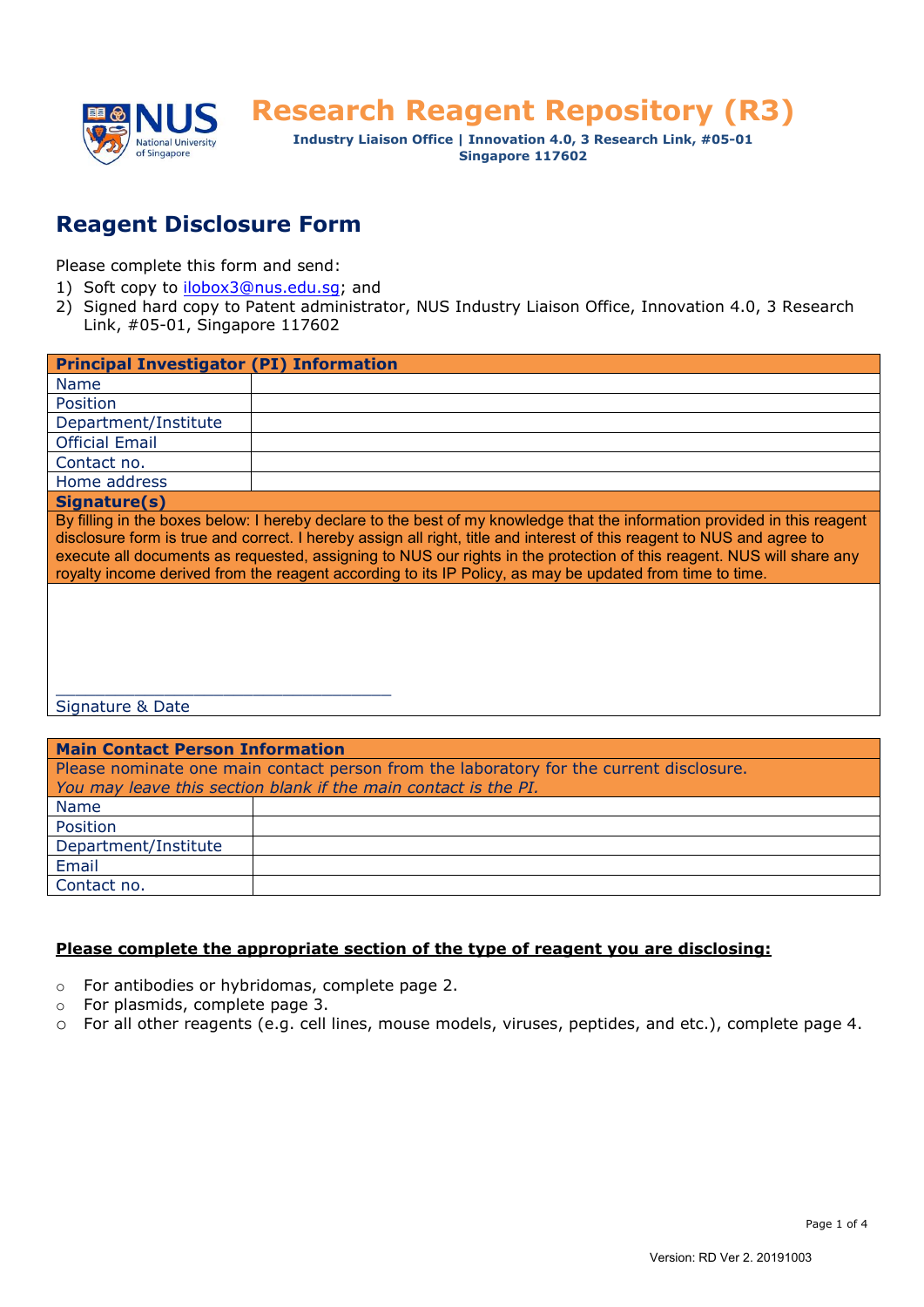| <b>FOR ANTIBODIES OR HYBRIDOMAS ONLY</b> |                                                                             |  |
|------------------------------------------|-----------------------------------------------------------------------------|--|
| Antibody Description:                    |                                                                             |  |
|                                          |                                                                             |  |
|                                          |                                                                             |  |
|                                          |                                                                             |  |
|                                          |                                                                             |  |
|                                          |                                                                             |  |
|                                          |                                                                             |  |
| Quantity Available/<br>Concentration:    |                                                                             |  |
|                                          |                                                                             |  |
| Clonality:                               | <please select=""></please>                                                 |  |
|                                          |                                                                             |  |
| Clone Name:                              |                                                                             |  |
| Antigen Name(s):                         |                                                                             |  |
|                                          |                                                                             |  |
| <b>Species Reactivity:</b>               | <e.g. mouse=""></e.g.>                                                      |  |
|                                          |                                                                             |  |
| Type of immunogen:                       | <e.g. protein="" whole=""></e.g.>                                           |  |
| Epitope (if known):                      |                                                                             |  |
|                                          |                                                                             |  |
| Species immunized:                       |                                                                             |  |
| Immunoglobulin isotype:                  |                                                                             |  |
|                                          |                                                                             |  |
| Antibody purification method:            |                                                                             |  |
|                                          |                                                                             |  |
| Tested applications:                     | <e.g. (icc),="" eliza,="" if="" ihc,="" ip="" or="" other="" wb,=""></e.g.> |  |
| Additional comments or                   |                                                                             |  |
| descriptive information:                 |                                                                             |  |
|                                          |                                                                             |  |
|                                          |                                                                             |  |
|                                          |                                                                             |  |
|                                          |                                                                             |  |
|                                          |                                                                             |  |
| References:                              |                                                                             |  |
|                                          |                                                                             |  |
|                                          |                                                                             |  |
|                                          |                                                                             |  |
|                                          |                                                                             |  |
|                                          |                                                                             |  |
| Keywords:                                |                                                                             |  |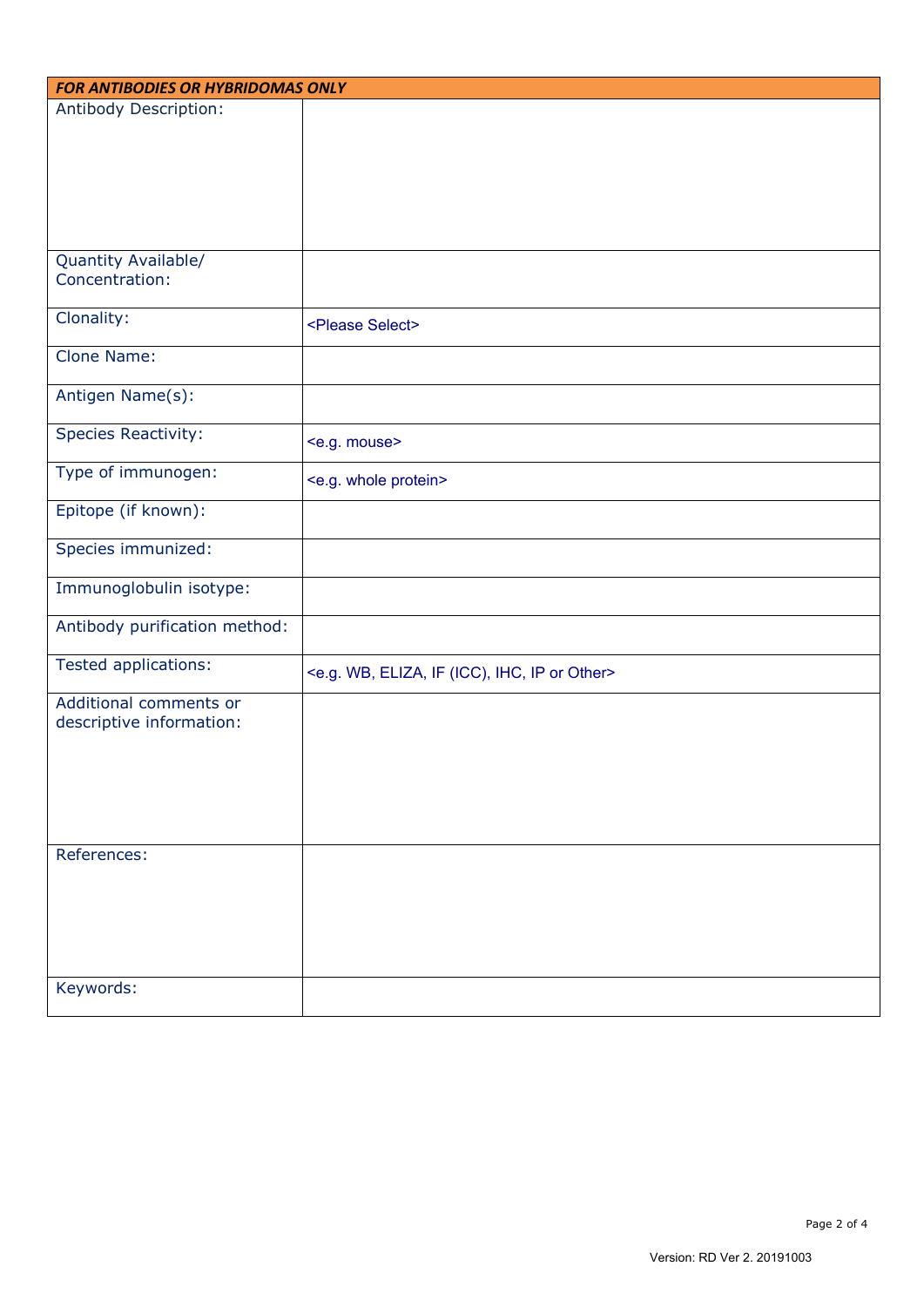| <b>FOR PLASMIDS ONLY</b>          |                                                   |  |
|-----------------------------------|---------------------------------------------------|--|
| Plasmid Description:              |                                                   |  |
|                                   |                                                   |  |
|                                   |                                                   |  |
|                                   |                                                   |  |
|                                   |                                                   |  |
|                                   |                                                   |  |
| <b>Gene/Insert Name:</b>          |                                                   |  |
|                                   |                                                   |  |
| Insert size (bp):                 |                                                   |  |
|                                   |                                                   |  |
| Species:                          |                                                   |  |
|                                   |                                                   |  |
| Fusion Proteins or Tags:          |                                                   |  |
|                                   |                                                   |  |
| Vector Backbone and Size (bp):    |                                                   |  |
|                                   |                                                   |  |
| Cloning Site 5':                  |                                                   |  |
|                                   |                                                   |  |
| Cloning Site 3':                  |                                                   |  |
|                                   |                                                   |  |
| <b>Bacteria Resistance:</b>       | <e.g. ampicillin=""></e.g.>                       |  |
|                                   |                                                   |  |
| High or low copy:                 |                                                   |  |
|                                   |                                                   |  |
| Grows in standard E.coli at 37°C? | <please select=""></please>                       |  |
|                                   |                                                   |  |
| <b>Selectable Markers:</b>        |                                                   |  |
| Shipping Method:                  |                                                   |  |
|                                   | <e.g. filter="" on="" paper="" spotted=""></e.g.> |  |
| Additional comments or            |                                                   |  |
| descriptive information:          |                                                   |  |
|                                   |                                                   |  |
|                                   |                                                   |  |
|                                   |                                                   |  |
|                                   |                                                   |  |
|                                   |                                                   |  |
| References:                       |                                                   |  |
|                                   |                                                   |  |
|                                   |                                                   |  |
|                                   |                                                   |  |
|                                   |                                                   |  |
|                                   |                                                   |  |
|                                   |                                                   |  |
| Keywords:                         |                                                   |  |
|                                   |                                                   |  |